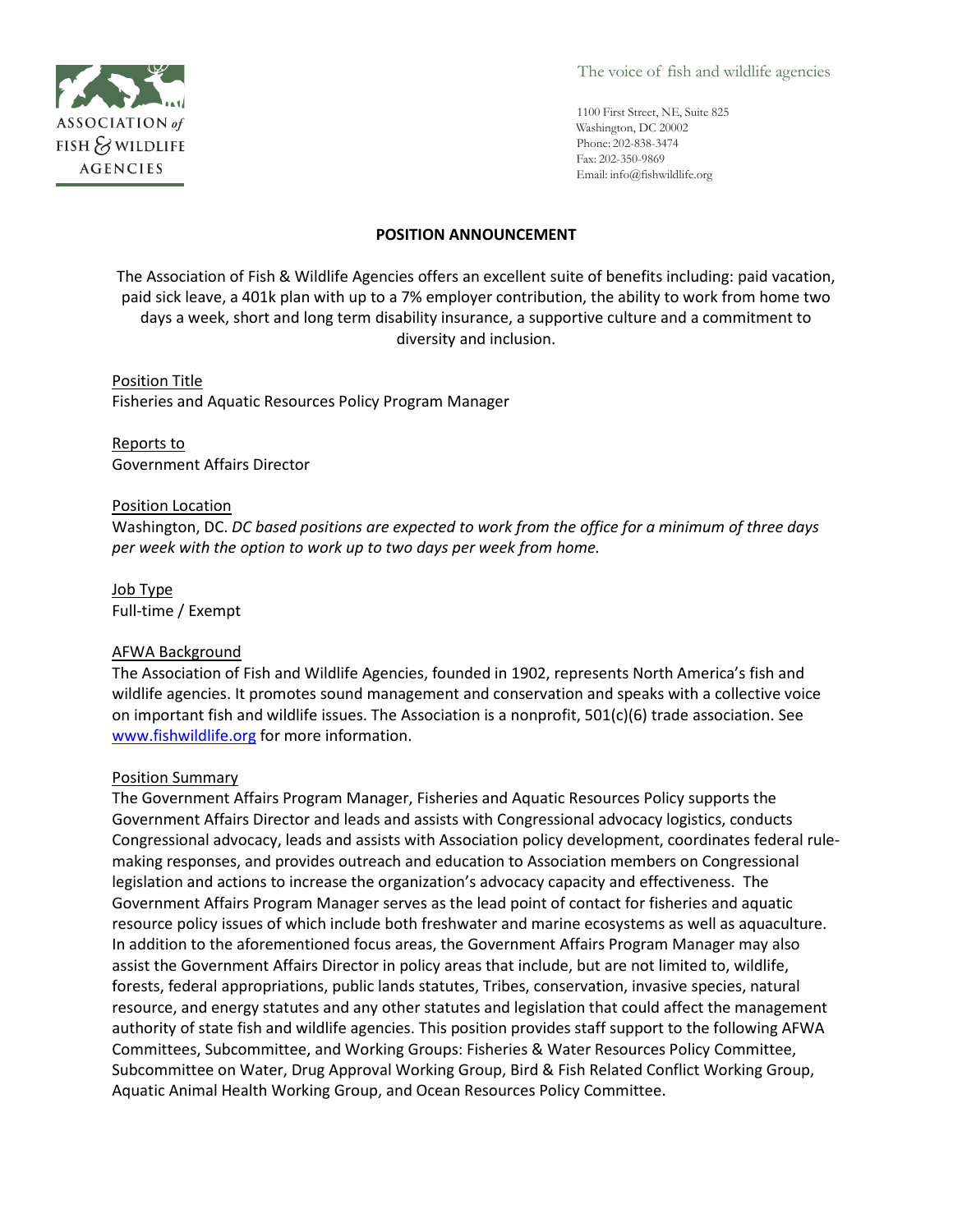

The voice of fish and wildlife agencies

1100 First Street, NE, Suite 825 Washington, DC 20002 Phone: 202-838-3474 Fax: 202-350-9869 Email: [info@fishwildlife.org](mailto:info@fishwildlife.org)

## Duties

Support Government Affairs Logistics – coordinate, schedule, and lead Congressional and community/coalition meetings and conference calls on topics related to fish and aquatic resource policy, assist the Government Affairs Director with scheduling community/coalition meetings and conference calls, participate in meetings on behalf of and with the Government Affairs Director, take notes, and assist with meeting and organizational follow-up on tasks and logistics.

Conduct Advocacy – coordinate and lead meetings with congressional staff on fisheries and aquatic resource topics, conduct meetings with congressional staff in direct support of the Government Affairs Director; lead and assist as needed with writing and submitting congressional testimony and statements for the record; develop talking points on legislation and issues; draft and track, and assist when necessary with the drafting and tracking of Senate and House Dear Colleague Letters and community letters of support/opposition on legislation; develop and distribute advocacy messages to Congress on important legislation.

Lead and Assist with Policy Development—Identify emerging Congressional issues that impact fisheries and aquatic resources, assist the Government Affairs Director with identifying emerging Congressional issues; assess potential impacts of legislation to Association state fish and wildlife agency members; coordinate the development of Association positions on Congressional legislation; and provide legislative support to Association committees and working groups. Develop, or when needed, assist the Government Affairs Director in developing, nationally coordinated comments with state fish and wildlife agency members for submission during federal agency rule-making processes.

Outreach and Education to Association members –Provide written and verbal communications to State fish and wildlife agency Directors, their key staff, and Association committees on Congressional affairs via coordinating regularly scheduled conference calls and content and during committee meetings; writing content for Association member communications; assist with development of Congressional "calls to action" for Association members; assist the Association's Communications Director with management of web content for government affairs issues.

Other duties as assigned.

## Qualifications

Ability to communicate effectively (orally and in writing), work effectively with others, be selfmotivated, manage long-term and plan strategically as well as handle short-term deadlines, demonstrate sharp policy analytical ability, and manage multiple projects/issues simultaneously. Ability to develop and maintain relationships with key policymakers and Congressional staff, AFWA members, and conservation organizations. Experience with planning and facilitating meetings. Also requires familiarity with the federal regulatory process. Experience working for a state, federal, territorial, or provincial fish and wildlife agency or a demonstrated understanding of the role of state fish and wildlife